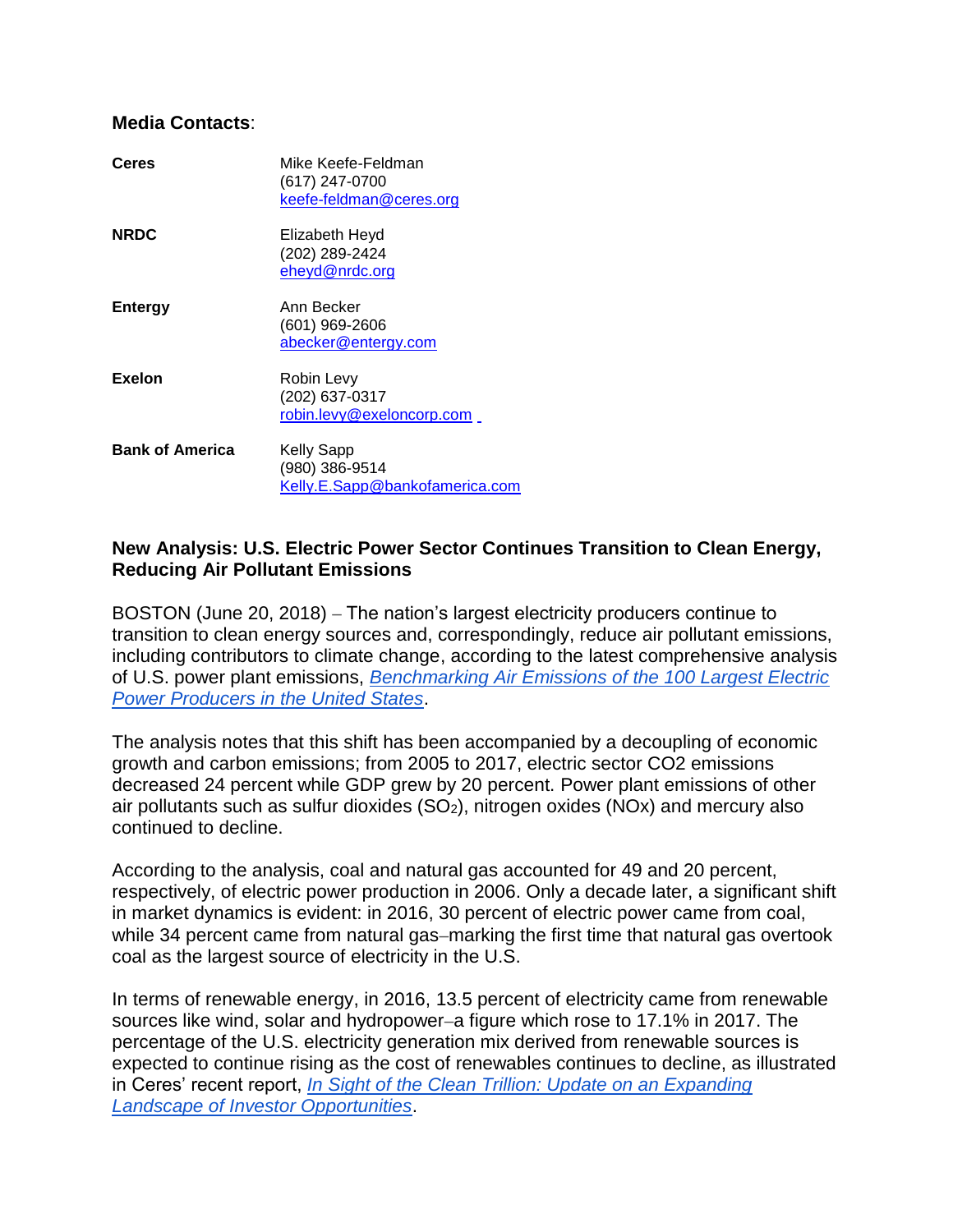"It is encouraging to see the progress that electric power companies have made in accelerating the transition to the clean energy economy, especially given the increased role that the sector will need to play to achieve our longer-range decarbonization goals," said Dan Bakal, director of electric power at Ceres.

Other key findings include:

- In 2015, the first federal limits on mercury and other hazardous air pollutants from coal-fired power plants went into effect. These regulations have contributed to an 86 percent decrease in power plant mercury emissions from 2000 levels.
- In aggregate, in 2016 the 100 largest power producers emitted approximately 1.26 million tons of sulfur dioxide, 1.01 million tons of nitrogen oxides, 5.26 tons of mercury, and 1.70 billion tons of carbon dioxide, the leading contributor to climate change.
- In addition to ranking electric power companies, the report also ranks power plant carbon dioxide emissions by state. In 2016, power plants in Wyoming, West Virginia, Kentucky, Indiana and Missouri had the highest carbon dioxide emissions rates and power plants in Maine, New Hampshire, Washington, Idaho, and Vermont had the lowest.

This data is among that presented in the 14th edition of *Benchmarking Air Emissions of the 100 Largest Electric Power Producers in the United States*, which the sustainability nonprofit organization Ceres and partner organizations, including Natural Resources Defense Council (NRDC), have released since 1997. The analyses are based on publicly reported generation and emissions data from the U.S. Energy Information Administration (EIA) and the U.S. Environmental Protection Agency (EPA). For the first time, the analysis' power plant data has also been compiled into an [interactive air](https://mjb-a.maps.arcgis.com/apps/webappviewer/index.html?id=e8d904b9b2af4b9fb7338c68888e213e)  [emissions benchmarking data map](https://mjb-a.maps.arcgis.com/apps/webappviewer/index.html?id=e8d904b9b2af4b9fb7338c68888e213e) and an [interactive emissions and generation trend](https://mjb-a.maps.arcgis.com/apps/webappviewer/index.html?id=4b3d54cda8aa4bc4ad757f5484bf064b)  [map.](https://mjb-a.maps.arcgis.com/apps/webappviewer/index.html?id=4b3d54cda8aa4bc4ad757f5484bf064b) Additional report resources, including data tables and past reports, are available [here.](https://mjbradley.com/benchmarking-air-emissions)

The analysis draws on 2016 emissions data for carbon dioxide  $(CO<sub>2</sub>)$ , nitrogen oxide  $(NOx)$ , sulfur dioxide  $(SO_2)$  and mercury from the nation's 100 largest electric power producers. The report ranks these electric power producers based on total emissions and emissions rates, and also provides an overview of emissions for the sector, finding that sulfur dioxide and nitrogen oxide emissions were 91 and 82 percent lower, respectively, than they were in 1990 when Congress passed major amendments to the Clean Air Act.

"The continued decline of harmful climate and air pollution clearly demonstrates that the Clean Air Act and other federal air pollution standards work. They are delivering substantial health and environmental benefits to millions of Americans while the economy continues to grow, and homes and businesses across the country continue to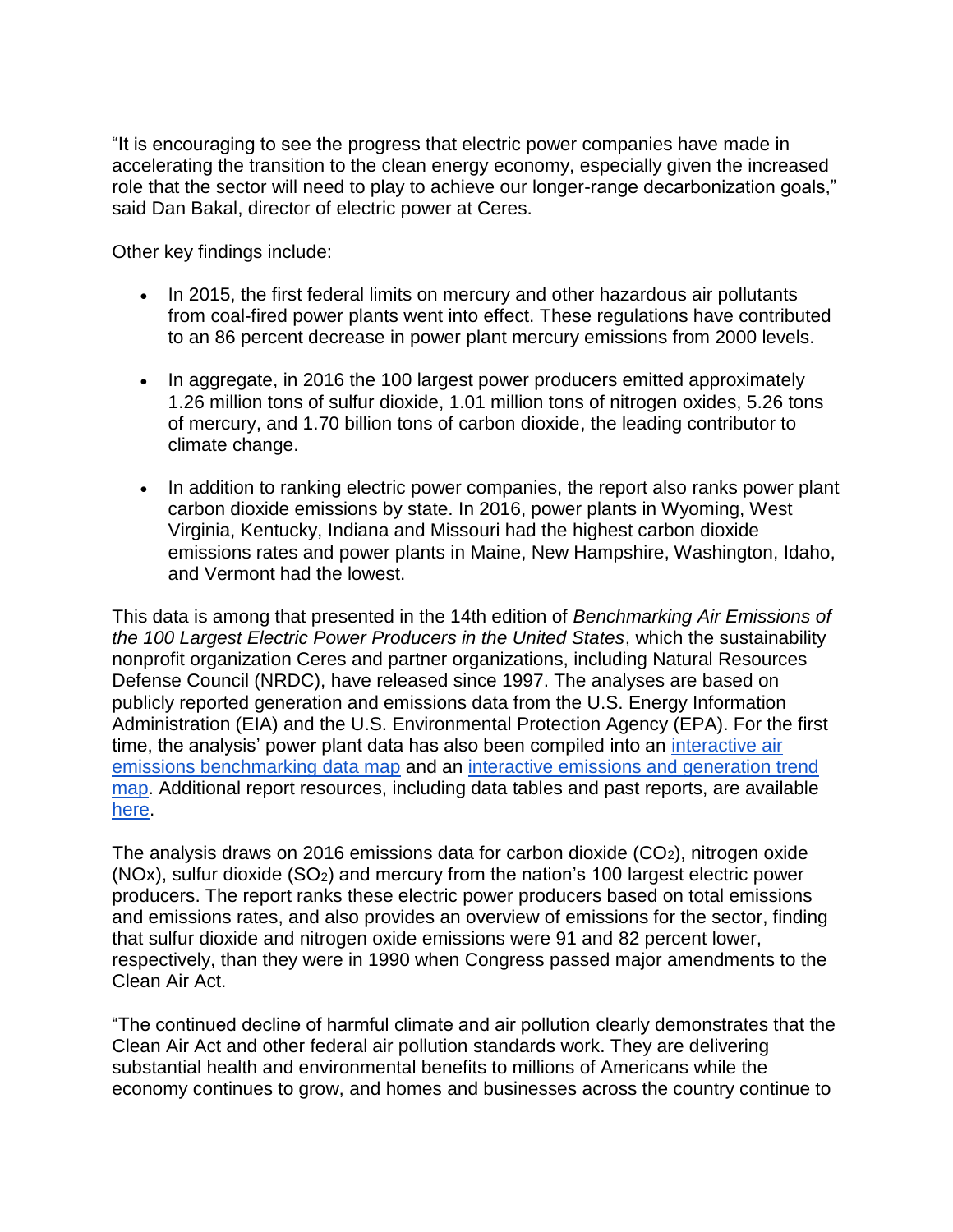count on a reliable electricity supply," said Starla Yeh, director of the Policy Analysis Group of the Climate and Clean Energy program at NRDC. "Furthermore, the shift to clean energy is gaining momentum, and that will only further benefit our health, economy and future."

Carbon dioxide emissions from power plants in 2016 were similar (one percent higher) to 1990 levels. Carbon dioxide emissions from power plants rose steadily from 1990 through 2005 and have fallen 24 percent from 2005 through 2016, in part due to improvements in energy efficiency and the displacement of coal by natural gas and renewable energy resources.

"The emissions benchmarking report, led by Ceres and NRDC, is critical as it helps us track our progress, both as an industry and country, toward meeting important clean air goals," said Exelon Senior Vice President, Corporate Strategy and Chief Innovation and Sustainability Officer Chris Gould. "We are encouraged to see continued decreases in emissions from power plants, and we are proud, as the largest producer of emissionsfree energy, to contribute to the nation's clean air progress."

The analysis attributes all power generation and emissions to the owner of an asset, not to purchasers of the asset's output or to counterparties to the contracts, as publicly available data do not allow the accurate and exhaustive tracking of such agreements.

The benchmarking analysis is a collaborative effort between Ceres; Bank of America; power producers Entergy and Exelon; and the Natural Resources Defense Council (NRDC). It is authored by M.J. Bradley & Associates.

### **About Bank of America**

At Bank of America, we're guided by a common purpose to help make financial lives better, through the power of every connection. We're delivering on this through responsible growth with a focus on our environmental, social and governance (ESG) leadership. ESG is embedded across our eight lines of business and reflects how we help fuel the global economy, build trust and credibility, and represent a company that people want to work for, invest in and do business with. It's demonstrated in the inclusive and supportive workplace we create for our employees, the responsible products and services we offer our clients, and the impact we make around the world in helping local economies thrive. An important part of this work is forming strong partnerships with nonprofits and advocacy groups, such as community, consumer and environmental organizations, to bring together our collective networks and expertise to achieve greater impact. Learn more at [about.bankofamerica.com.](http://about.bankofamerica.com/)